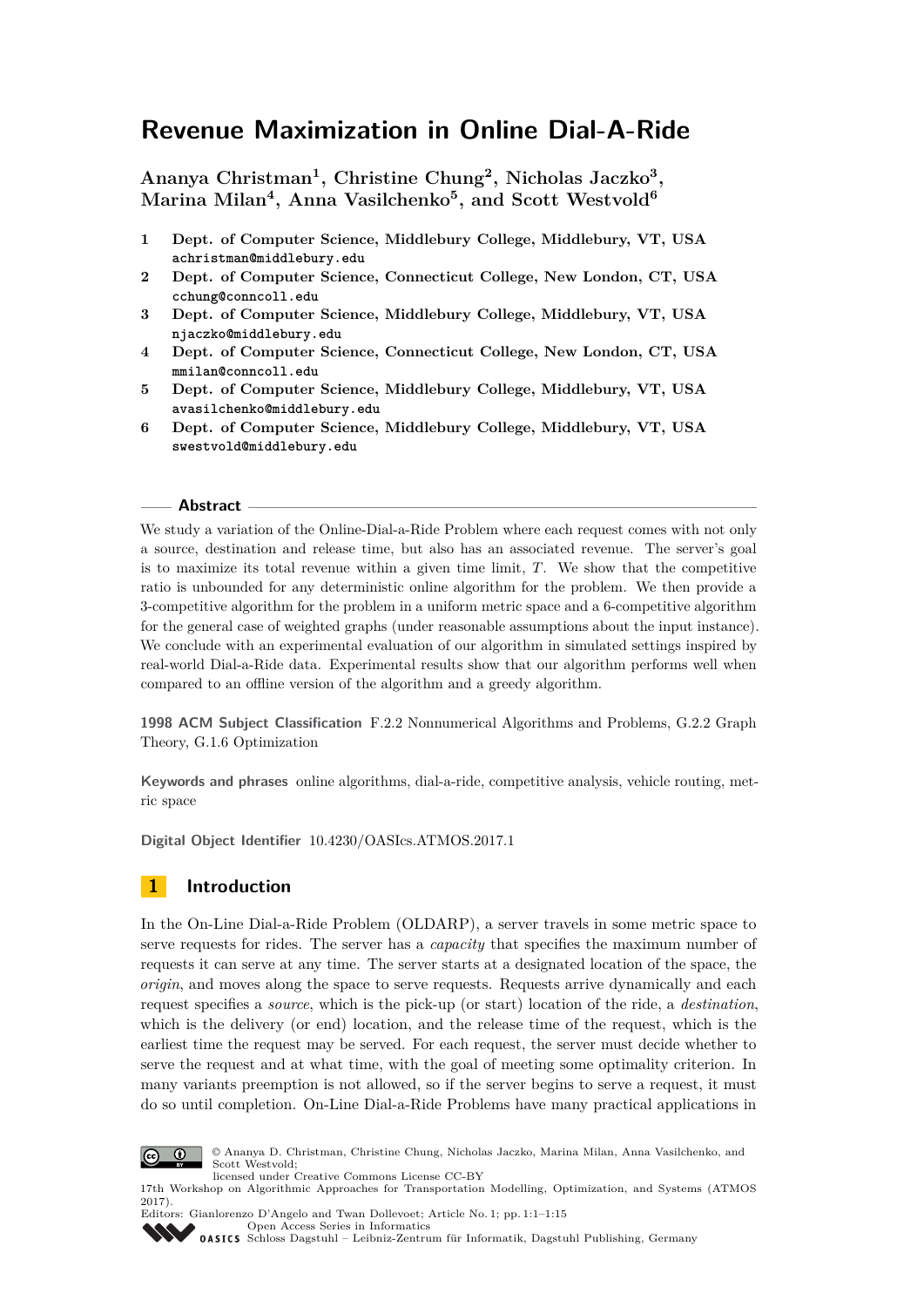### **1:2 Revenue Maximization in Online Dial-A-Ride**

settings where a vehicle is dispatched to serve requests involving pick-up and delivery of people or goods. Important examples include ambulance routing, transportation for the elderly and disabled, taxi services, and courier services.

We study a variation of the Online-Dial-a-Ride Problem where in addition to the source, destination and release time, each request also has a priority and there is a time limit within which requests must be served. The server has unit capacity and the goal for the server is to serve requests within the time limit so as to maximize the total priority. A request's priority may simply represent the importance of serving the request in settings such as courier services. In more time-sensitive settings such as ambulance routing, the priority may represent the urgency of a request. In profit-based settings, such as taxi and ride-sharing services, a request's priority may represent the revenue earned from serving the request. For the remainder of this paper, we will refer to the priority as "revenue," and to this variant of the problem as ROLDARP.

### **1.1 Related Work**

The Online Dial-a-Ride problem was introduced by Feuerstein and Stougie [\[8\]](#page-13-0) and several variations of the problem have been studied since. For a comprehensive survey on these and many other problems in the general area of *vehicle routing* see [\[11\]](#page-13-1). The authors of [\[8\]](#page-13-0) studied the problem for two different objectives. One was to minimize the time to serve all requests and return to the origin (also known as *completion time*); the other was to minimize the average completion time of the requests (also known as *latency*). For minimizing completion time, they showed that any deterministic algorithm must have competitive ratio of at least 2 regardless of the server capacity. They presented algorithms for the cases of finite and infinite capacity with competitive ratios of 2.5 and 2, respectively. For minimizing latency, they proved that any algorithm must have a competitive ratio of at least 3. They also presented a 15-competitive algorithm for the infinite capacity problem on the real line.

Ascheuer et al. [\[1\]](#page-13-2) studied minimizing total completion time for OLDARP with multiple servers and capacity constraints and presented a 2-competitive algorithm for this problem. Jaillet and Wagner [\[10\]](#page-13-3) considered a version of OLDARP where each request consists of one or more locations, and precedence and capacity requirements for the locations. To serve a request the server must visit each location, while satisfying the requirements. The authors provided a non-polynomial 2-competitive algorithm for minimizing completion time.

The Online Traveling Salesperson Problem (OLTSP), introduced by Ausiello et al. [\[2\]](#page-13-4), is a special case of OLDARP where for each request the source and destination are the same location. Krumke [\[13\]](#page-13-5) studied both OLDARP and OLTSP for the uniform metric space. Their objective was to minimize the maximum *flow time*, that is the difference between a request's release and service times. They proved that no competitive algorithm exists for OLDARP and gave a 2-competitive algorithm to solve OLTSP.

Within the last five years many heuristic approaches have emerged as means for tackling practical variations of Dial-a-Ride problems; for example, see [\[15,](#page-14-1) [3,](#page-13-6) [12,](#page-13-7) [14,](#page-14-2) [9\]](#page-13-8). On the other hand, provably competitive results on OLDARP have been sparse within the last five years; we are unaware of any such work, other than [\[4\]](#page-13-9). For Revenue-maximizing OLDARP (ROLDARP), [\[4\]](#page-13-9) showed that no deterministic online algorithm can be competitive on graphs with non-uniform edge weights. They therefore focused on the uniform metric and presented a greedy 2-competitive algorithm for this problem. They also considered two variations of this problem: (1) the input graph is complete bipartite, and (2) there is a single node that is the source for every request, and presented a 1-competitive algorithm (optimal to within an additive factor) for the former and an optimal algorithm for the latter [\[4\]](#page-13-9).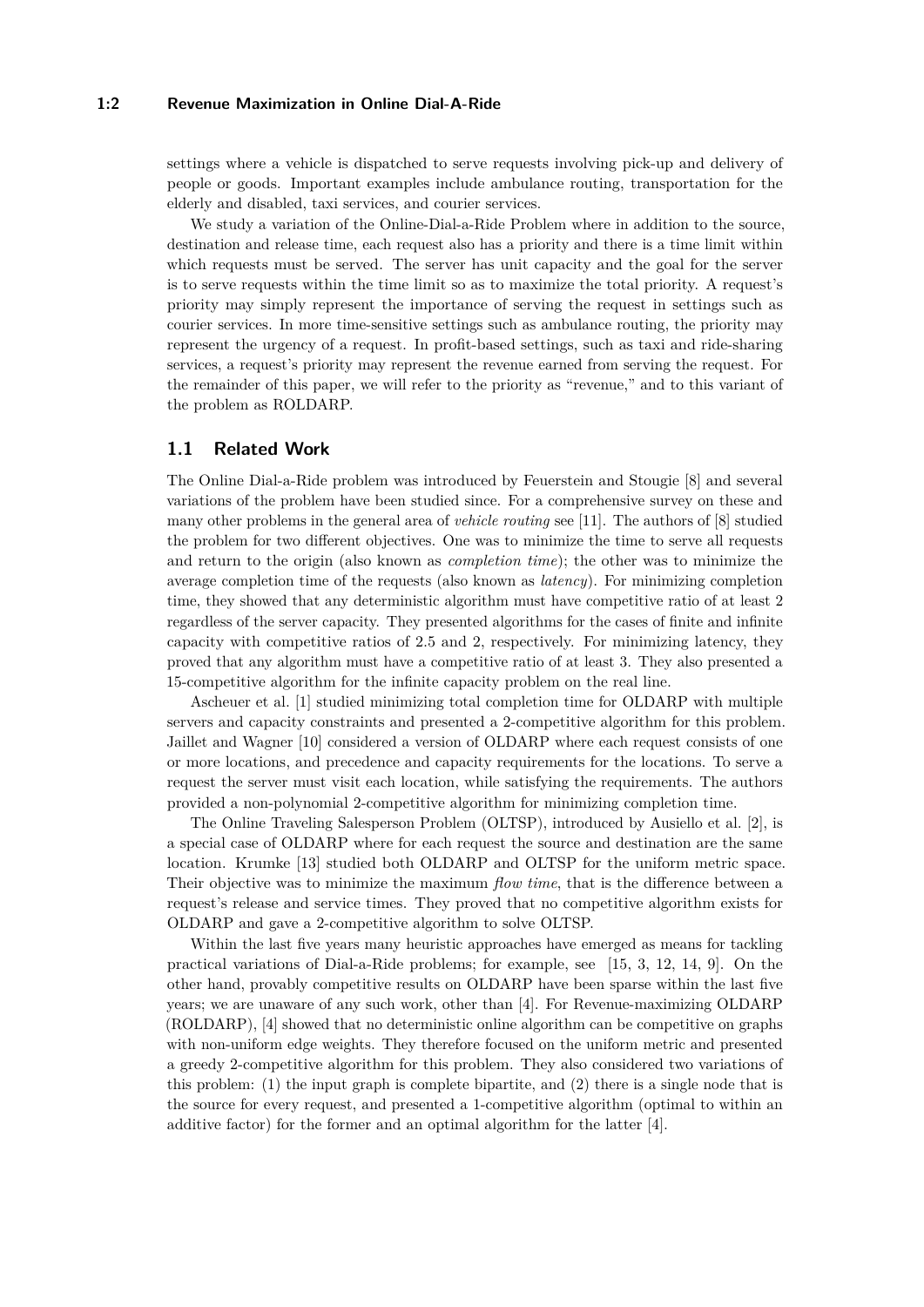# **1.2 Our Results**

In this work we begin by proving that the offline version of ROLDARP is NP-hard. We then present a greedy algorithm called BestPath (bp) for ROLDARP in the uniform metric. Although a 2-competitive algorithm has already been found [\[4\]](#page-13-9), we show that a "smarter" algorithm like BP is in fact only 3-competitive. The idea of the BP algorithm also forms the basis for our main result: the algorithm we present in Section [4,](#page-6-0) SEGMENTED BEST PATH (sbp), which we show is 6-competitive for ROLDARP on weighted graphs, provided that the edge weights are bounded by  $T/f$  where *T* is the time limit and  $1 < f < T$ , and that the revenue earned by the optimal offline solution in the last 2*T /f* time units is bounded by a constant. We show that the competitive ratio is unbounded for any deterministic online algorithm for the problem, unless we assume edge weights are bounded and discount the revenue earned by OPT in the last  $T/f$  time units. We also give a lowerbound of 4 on the competitive ratio of SBP. As far as we know, this is the first work that presents a competitive algorithm for ROLDARP on weighted graphs. Finally, in Section [5,](#page-10-0) we present some experimental results for the SBP algorithm in simulated settings inspired by real-world Dial-a-Ride data. Our experimental results show that SBP performs well when compared to an offline version of SBP and a simple greedy algorithm.

# **2 Preliminaries**

Formally, we define the ROLDARP problem as follows. The input is an undirected complete graph  $G = (V, E)$  where V is the set of vertices (or nodes) and  $E = \{(u, v) : u, v \in V, u \neq v\}$ is the set of edges. For every edge  $(u, v) \in E$ , there is a weight  $w_{u,v} > 0$ . (We note that in fact any simple, undirected, connected, weighted graph is allowed as input, with the simple pre-processing step of adding an edge wherever one is not present whose weight is the length of the shortest path between its two endpoints. We further note that the input can be regarded as a metric space if the weights on the edges are expected to satisfy the triangle-inequality.) One node in the graph, *o*, is designated as the origin and is where the server is initially located (i.e. at time 0). The input also includes a time limit *T* and a sequence of requests,  $\sigma$ , that are dynamically issued to the server.

Each request is of the form  $(s, d, t, p)$  where *s* is the source node, *d* is the destination, *t* is the time the request is released, and *p* is the revenue (or priority) earned by the server for serving the request. The server does not know about a request until its release time *t*. To serve a request, the server must move from its current location *x* to *s*, then from *s* to *d*. The total time for serving the request is equal to the length of the path from *x* to *d*. We assume the earliest time a request may be released is at  $t = 0$ .

For each request, the server must decide whether to serve the request and if so, at what time. A request may not be served earlier than its release time and at most one request may be served at any given time. Once the server starts serving a request, it must serve the request until completion (i.e. preemption is not allowed). The goal for the server is to serve requests within the time limit so as to maximize the total earned revenue.

We use R-DARP to refer to the offline version of ROLDARP, which knows all requests from the start, at time 0.

#### <span id="page-2-0"></span> $\blacktriangleright$  **Theorem 1.** *R-DARP is NP-hard.*

**Proof.** R-DARP-D, the decision version of R-DARP, outputs YES on an input instance if and only if there is a set of requests that can be served to yield a revenue that is greater than or equal to a given value *k*.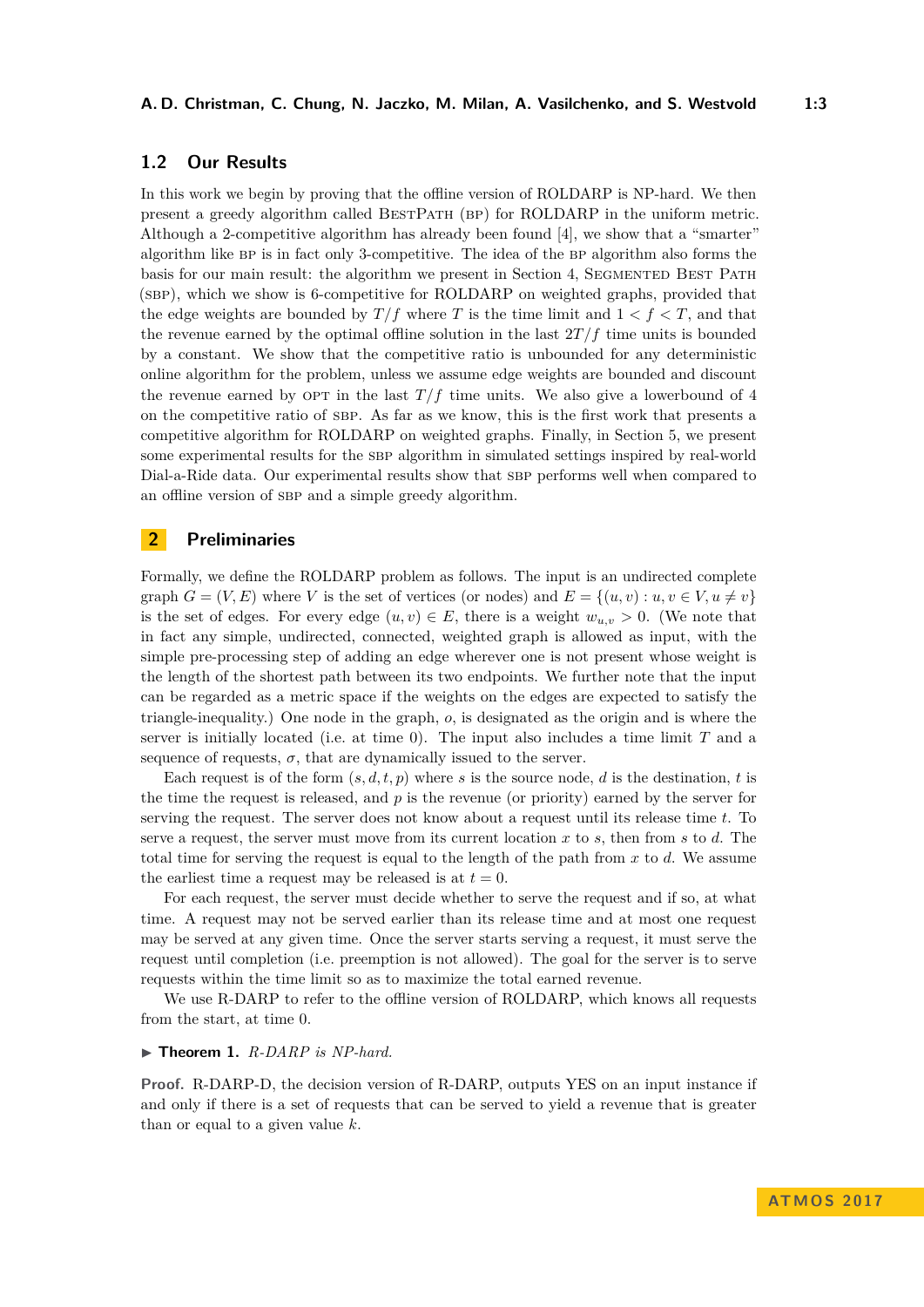#### **1:4 Revenue Maximization in Online Dial-A-Ride**

We proceed by reducing the Knapsack problem to R-DARP-D. The Knapsack problem is defined as follows: We are given a set of items  $S$ , where item  $i \in S$  has a positive integer weight  $w_i$  and a positive integer value  $v_i$ , and a knapsack weight limit  $W$  and some value *c*. We must determine whether there is a subset of *S* that has total weight at most *W* and value at least *c*.

From an instance of 01-Knapsack we build an instance of R-DARP-D as follows. Create an empty graph *G*. For each item  $i \in S$ , we will make a request  $r_i$  with a release time of 0 and an arbitrary source  $s_i$  and destination  $d_i$  that have not been used by another request. Let the revenue  $p_i = v_i$  and add  $s_i$  and  $d_i$  to G as vertices with an undirected edge of weight *w<sup>i</sup>* between them.

After we have created a request as above for each item in *S*, we add one more vertex, *o*, to serve as the origin for the server. We then add an edge of weight  $\frac{1}{n}$  between any pair of vertices that does not yet have an edge between them. We set  $T = W + 1$  and  $k = c$ .

If there is a feasible set of requests with total revenue at least *k*, serving the set of requests requires at least one empty move (because no two requests share an endpoint and none start at the origin). So, the empty moves will take up at least  $\frac{1}{n}$  time units. The lengths of the edges that represent requests are all positive integers, so the total time to serve the requests (not including the time to move between requests) is at most  $T-1$  time units. Since  $W = T - 1$  and the lengths of the requests were determined by the weights of the items in *S*, the requests correspond to a set of items  $S'$  with total weight at most  $W$ . The revenues of the requests were determined by the values of the items in  $S$ . Thus, the items in  $S'$  have total value at least  $c = k$ .

If there is a subset  $S'$  of  $S$  whose items have total value at least  $c$  and a total weight at most *W*, then it will take at most  $W = T - 1$  time units to serve the requests that correspond to those items, not including the time to move from one request to another. Each move step will take at most  $1/n$  and there will be at most n of these steps, so the total amount of time required to move will be no more than 1. Therefore, all of the requests can be fulfilled in *T* time units or less. The revenue yielded by each request is equal to the value of a corresponding item in  $S'$ , so the total revenue will be at least  $k = c$ .

We let OPT denote an optimal offline algorithm, as in, an algorithm that given any sequence of requests will serve the requests that return the maximum possible revenue for that input. Given an input graph *G*, a sequence  $\sigma = r_1, \ldots r_m$  of requests and an algorithm ALG, we denote  $\text{ALG}(G, \sigma)$  as the total revenue earned by ALG from  $\sigma$  on *G*. We say that on is *γ-competitive* if there exists  $\gamma \geq 1, b \geq 0$  such that for all  $\sigma$ :

<span id="page-3-0"></span>
$$
\text{OPT}(G,\sigma) \le \gamma \cdot \text{ON}(G,\sigma) + b. \tag{1}
$$

In [\[4\]](#page-13-9) it was shown that no deterministic algorithm can be competitive when edge weights are non-uniform and when revenues can take on any arbitrarily large value. In particular, it was shown that in Equation [1,](#page-3-0) if  $b$  is set to the last revenue earned by OPT,  $p_{last}$ , then  $\gamma \cdot \text{ON}(G, \sigma) + b < \text{OPT}(G, \sigma)$  for any  $\gamma \geq 1$ . We now show that the non-competitiveness is due to arbitrarily large edge weights alone. In other words, if edge weights may be arbitrarily large, then regardless of revenue values, no deterministic algorithm can be competitive.

For the remainder of this work, we use the terminology "algorithm *A serves* (or *has served*) request *r* at time *t*" to indicate that *A begins* serving request *r* with source *s* and destination *d* at time *t* and *completes* serving *r* at time  $t + w_{s,d}$ .

I **Lemma 2.** *There is no deterministic algorithm for ROLDARP that is γ-competitive, for any*  $\gamma \geq 1$ *.*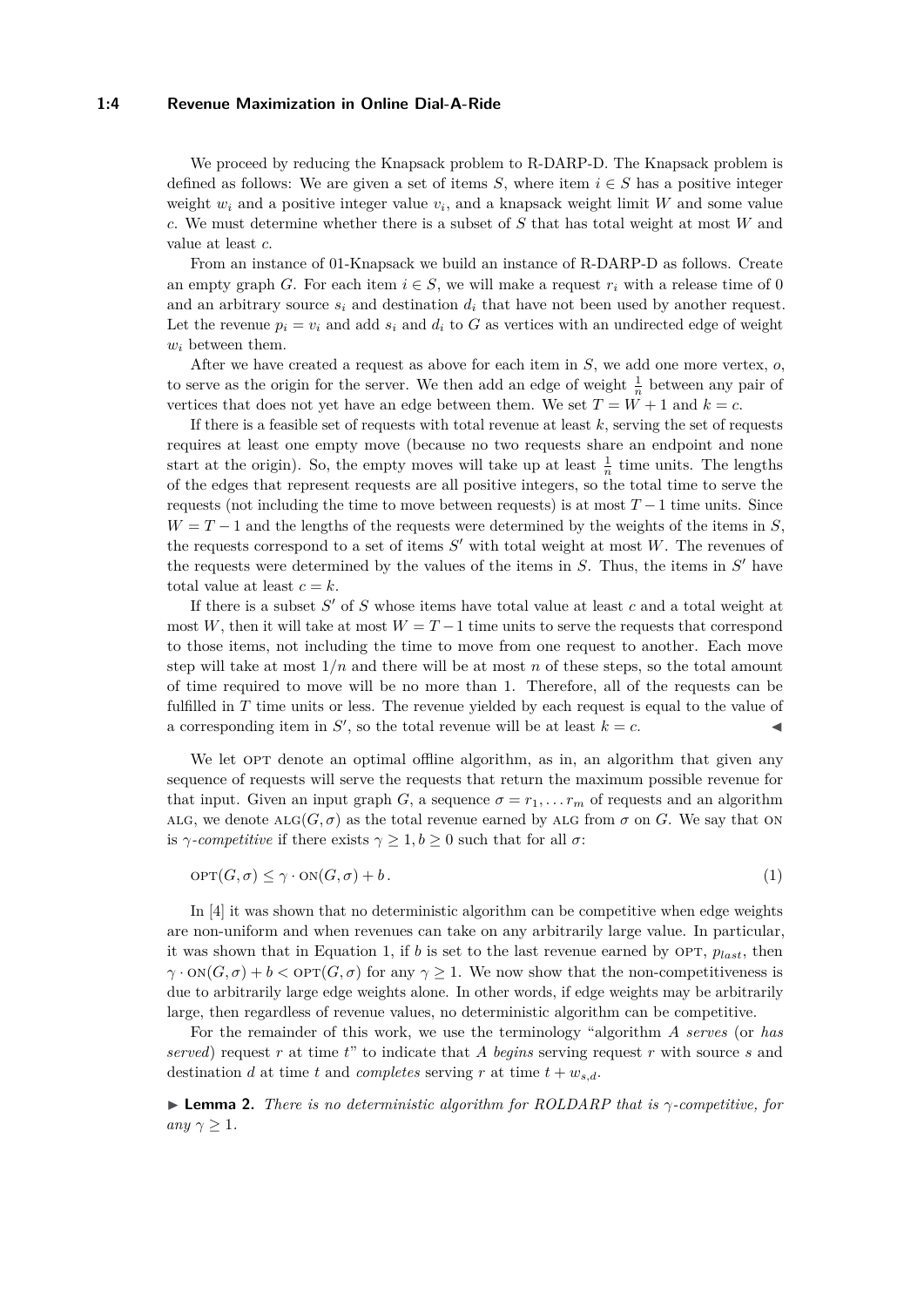**Proof.** The adversary will release requests in such a way that regardless of the behavior of the online algorithm, the optimal offline solution will earn more than  $\gamma$  times the revenue earned by any online algorithm, for any value of  $\gamma > 1$ . The instance will begin with two requests, and if the online algorithm chooses to serve either one, the adversary will release a large number of requests the online algorithm is unable to serve.

Let *G* denote a complete graph with three nodes  $s$ ,  $x$ , and  $y$ , where  $s$  is the origin,  $w_{s,x} = c$  where  $c = 2\gamma + 3$ , with  $\gamma \geq 1$ ,  $w_{s,y} = 1$  and  $w_{x,y} > c$ , let  $T \geq 2c$  denote the time limit. The adversary will release two requests:  $r_1 = (s, x, T - 2c, p)$  and  $r_2 = (x, s, T - c, p)$ , with  $p > 0$ . There are two cases for the online algorithm, ON:

**Case 1: on serves neither of these requests.** Since there is enough time for OPT to serve both requests,  $\text{OPT}(G, \sigma) = 2p$  while  $\text{ON}(G, \sigma) = 0$ . For  $b = p_{last} = p$  we have  $0\gamma + p < 2p$ for any  $\gamma \geq 1$  and  $p > 0$ , so ON is not competitive.

**Case 2: on serves at least one of these requests.** Suppose on starts serving a request at time *t*. Then the adversary will release *c* requests where  $c/2$  of the requests are  $(s, y, t + 1, p)$ and the other  $c/2$  are  $(y, s, t+1, p)$ .

We will now show that on will not have enough time to serve any of these requests but opt will serve all of them and earn revenue  $\text{OPT}(G,\sigma)$  such that for any  $\gamma \geq 1$ ,  $\gamma \cdot \text{ON}(G, \sigma) + p_{last} < \text{OPT}(G, \sigma)$ . There are two sub-cases:

- **1.** ON serves  $r_1$  (and possibly  $r_2$ ). The earliest ON may serve any of  $r_1$  and  $r_2$  is at  $T 2c$ and in particular, it may serve only  $r_1$  at this time. It will complete  $r_1$  no sooner than time  $T - c$ . To serve any of the new requests, it must move to either *s* or *y* from *x*. It will arrive at either *s* or *y* no sooner than *T* and therefore will not have enough time to complete any of these requests.
- **2.** ON serves only  $r_2$ . The earliest ON may serve  $r_2$  is at  $T c$  and it will complete it no sooner than time *T* and will therefore not have enough time to complete any of the new requests.

In both cases on earns at most 2*p*.

Note that the latest that  $\text{On may serve either } r_1 \text{ or } r_2 \text{ is at } T - c \text{ (so } t \leq T - c)$ . Therefore  $t+1 \leq T-c+1$  and for every time unit from  $t+1 \leq T-c+1$  to *T*, optr earns revenue *p*, so OPT earns total revenue at least  $(T - (T - c + 1))p = (c - 1)p$ , so  $\text{OPT}(G, \sigma) > (c - 2)p$ . For  $c = 2\gamma + 3$  we have:

$$
\text{OPT}(G,\sigma) > (2\gamma + 1)p = 2\gamma p + p \ge \gamma \cdot \text{ON}(G,\sigma) + p = \gamma \cdot \text{ON}(G,\sigma) + p_{last} \tag{2}
$$

for all  $\gamma \geq 1$  and  $p_{last} > 0$ .

Since we have now established that no deterministic online algorithm can be competitive if edge weights are not bounded, we assume for the remainder of this work that **all edge** weights are no more than  $T/f$  for some  $1 < f < T$ .

However, even with this restriction we find that no deterministic online algorithm can serve the requests served by OPT during the last  $T/f$  time units. Hence the competitive ratio of any algorithm is still unbounded unless  $b$  is set to the revenue earned by  $\overrightarrow{OPT}$  in last *T /f* time units.

<span id="page-4-0"></span>**I Lemma 3.** If the maximum edge weight is  $T/f$  for some  $1 < f < T$ , no deterministic *online algorithm can serve the requests served by* OPT *during the last*  $T/f$  *time units.* 

**Proof.** Let ON denote a deterministic online algorithm. There are two cases: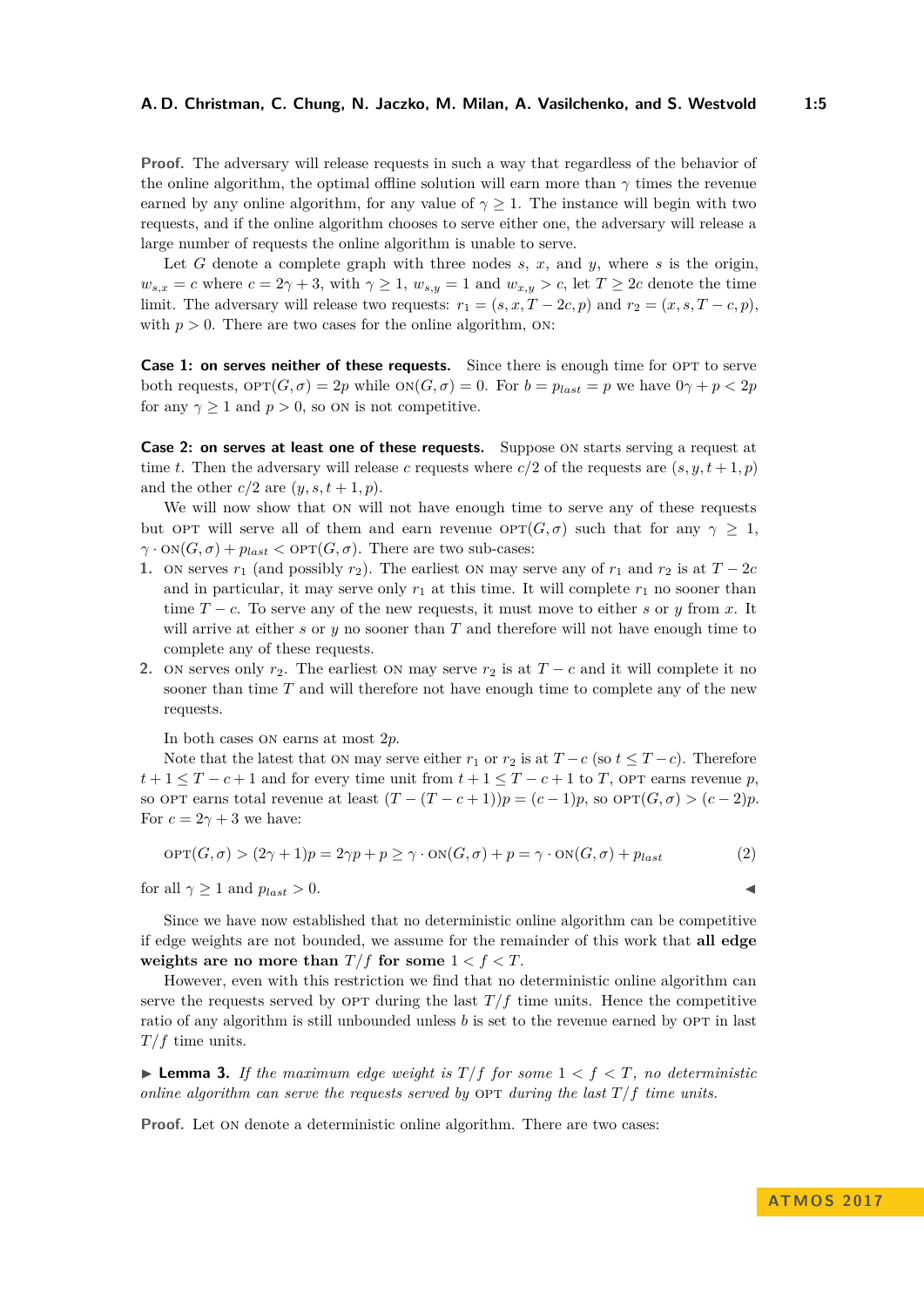| Algorithm 1: Algorithm BEST PATH (BP). Input is complete unit weight graph        |
|-----------------------------------------------------------------------------------|
| $G$ and time limit $T$ .                                                          |
| 1: for $t = 1$ to T do {at each unit of time, do the following}                   |
| <b>if</b> a request was served at time $t-1$ then<br>2:                           |
| define P to be the currently available request-path with the highest score.<br>3: |
| <b>if</b> P does not start at the current server location <b>then</b><br>4:       |
| move server to the start of $P$ .<br>5:                                           |
| else<br>6:                                                                        |
| serve the first request on the path $P$<br>7:                                     |
| end if<br>8:                                                                      |
| else {no request was served at time $t-1$ }<br>9:                                 |
| serve the first request of P {which was determined in iteration $t-1$ }<br>10:    |
| end if<br>11:                                                                     |
| $12:$ end for                                                                     |

- **1.** At time  $T (T/f)$ , on is at (or moving toward) a node *s* such that there is an edge  $(s, x)$ where  $w_{s,x} = T/f$ . Then the adversary releases the request  $(x, s, T - (T/f), p)$  for some  $p > 0$ . ON will not be able to serve the request since an online server will arrive at *x* no sooner than time *T*, however an optimal algorithm could serve the request.
- **2.** At time  $T (T/f)$ , on is at (or moving toward) a node *s* such that there is no edge  $(s, x)$ where  $w_{s,x} = T/f$ . (So its weight is strictly less than  $T/f$ .) Then let *u* and *z* denote two nodes such that  $w_{u,z} = T/f$  and  $w_{s,u} = \epsilon$  for  $\epsilon > 0$ . The adversary releases the request  $(u, z, T - (T/f), p)$  for some  $p > 0$ . ON will not be able to serve the request since an online server will arrive at *u* no sooner than  $T - (T/f) + \epsilon$  and would not be able to complete the request by time  $T$ , however an optimal algorithm could serve the request.

# **3 The Uniform Metric**

In this section we provide a greedy 3-competitive algorithm called Best Path (bp) for ROLDARP on a complete graph with unit edge weights (or in a uniform metric). We use the term "empty move" to refer to when an algorithm moves the server from one point in the metric space to another (expending one unit of time) without serving a request. We use the term *request-path* to refer to a path of "connected" requests (with no empty moves required in between) that are currently outstanding (released but not yet served).

The Greatest Revenue First (GRF) algorithm of [\[4\]](#page-13-9) simply serves the request with the highest revenue at every other time unit (spending the time units in between either standing still or on empty moves. In contrast, the bp algorithm takes into account the time it saves when serving a contiguous sequence of connected requests by finding and choosing the request-path that has the highest revenue per time unit, which we refer to as the "score". Specifically, we let  $score(P)$  of a request-path P be the total revenue of the requests in P divided by the time it takes to complete *P*, including the time it takes to move from the current server location to the start of *P*.

Although GRF was already shown in  $[4]$  to be 2-competitive, here we present the 3competitiveness of the  $BP$  algorithm because  $(1)$  it is surprising that the simpler more "naive" GRF algorithm has a better competitive ratio, and (2) the Segmented Best Path (SBP) algorithm, which we present in Section [4](#page-6-0) for weighted graphs, is a hybrid of GRF and  $BP$ , and  $(3)$  BP out-performs GRF in experimental simulations. We note that step 3 of the algorithm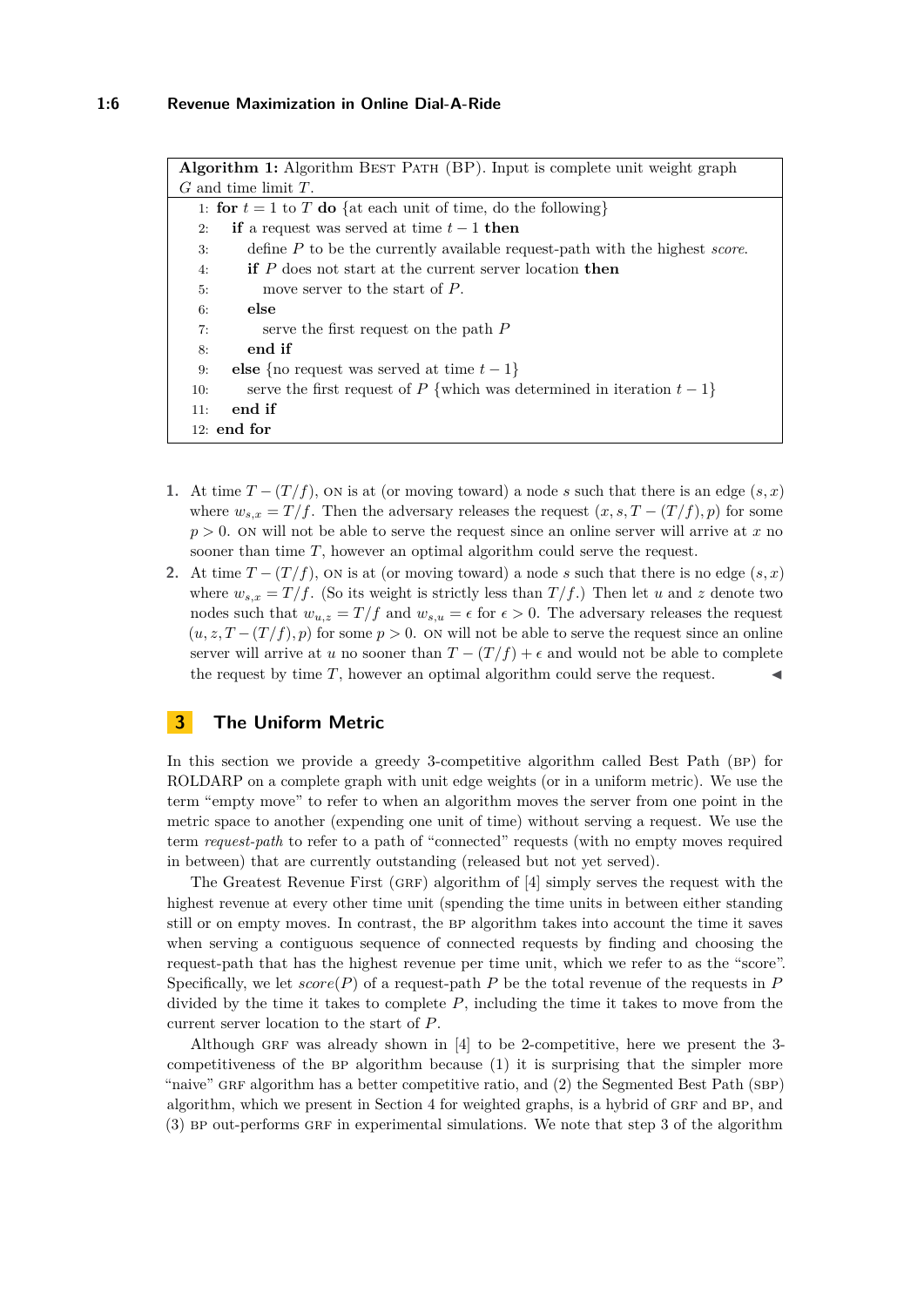may not be achieved in strict polynomial time (see the run-time discussion of the analogous step in our sbp algorithm of Section [4](#page-6-0) for more details). We defer the proof of the following theorem, along with our experimental results on the bp algorithm to the full version of this work.

▶ **Theorem 4.** *The Algorithm BP is 3-competitive, and this is tight.* 

# <span id="page-6-0"></span>**4 Weighted Graphs**

# **4.1 The algorithm**

We now describe our online algorithm for weighted graphs (see Algorithm [2](#page-7-0) for details). The algorithm splits the total time *T* into *f* segments of length  $T/f$  where  $1 < f < T$ . At the start of every other time segment it considers all the unserved requests that have been released, finds all sets of requests that can be served within one time segment (i.e. within *T /f* amount of time), and determines the set that yields the maximum total revenue. We refer to this as the *max-revenue-request-set*. It then moves to the source of the first request in this set and at the start of the next time segment, serves the requests in this set.

To find the max-revenue-request-set, the algorithm maintains a directed auxiliary graph, G', which we refer to as the *request graph*, to keep track of unserved requests. More specifically, at the beginning of every other time segment the algorithm does the following:

- **1.** For every unserved request  $r = (s, d, t, p)$ , add a directed edge  $(s, d)$  to  $G'$  (so parallel edges are allowed) with weight equal to its corresponding weight in *G*, and label this new edge  $(s, d)$  with the revenue  $p$ . We refer to edges added to  $G'$  in this step as *request-edges*.
- **2.** Add a directed edge labeled with revenue 0 from the destination node of each request-edge to the source node of every other request edge. The weights of these edges are the same as in *G*.
- **3.** For every pair of nodes  $u, v$  in  $G'$ , find all paths of length at most  $T/f$  from  $u$  to  $v$ .
- **4.** For each path *P* found in the previous step, let  $\pi_P$  denote the sum of revenues earned from the requests that correspond to the request-edges in *P*.
- **5.** The *max-revenue-request-set* is the path that has max  $\pi_P$  value.

The bottleneck in the time complexity of the algorithm occurs in step 3 of the above subroutine. We must enumerate all paths in  $G'$  of length at most  $T/f$ , and the number of possible paths is exponential in the size of  $G'$ , which is determined directly by the number of outstanding requests in the current time segment. In many real world settings, one can expect the size of  $G'$  to be small relative to the size of  $G$ . And in settings where  $T/f$  is small, the run time is further minimized, making it feasible to execute efficiently in many plausible settings.

### **4.2 Lowerbound**

We prove that s<sub>BP</sub> has a competitive ratio no better than 4 by providing an instance where the ratio approaches 4 as *T* grows (with the additive term *b* equal to the revenue earned by opt within the last two time segments).

#### ▶ **Theorem 5.** *If* SBP *is c*-competitive for ROLDARP, then  $c \geq 4$ .

**Proof.** Consider an instance (*G, σ*) of ROLDARP as follows. For some even *f*, there are *T* requests released at time 0 and each request requires  $(T/(2f)) + 1$  time to serve and has priority/revenue 1. In the first  $f-2$  time segments, OPT serves  $\frac{T-(2T/f)}{(T/(2f))+1}$  requests and earns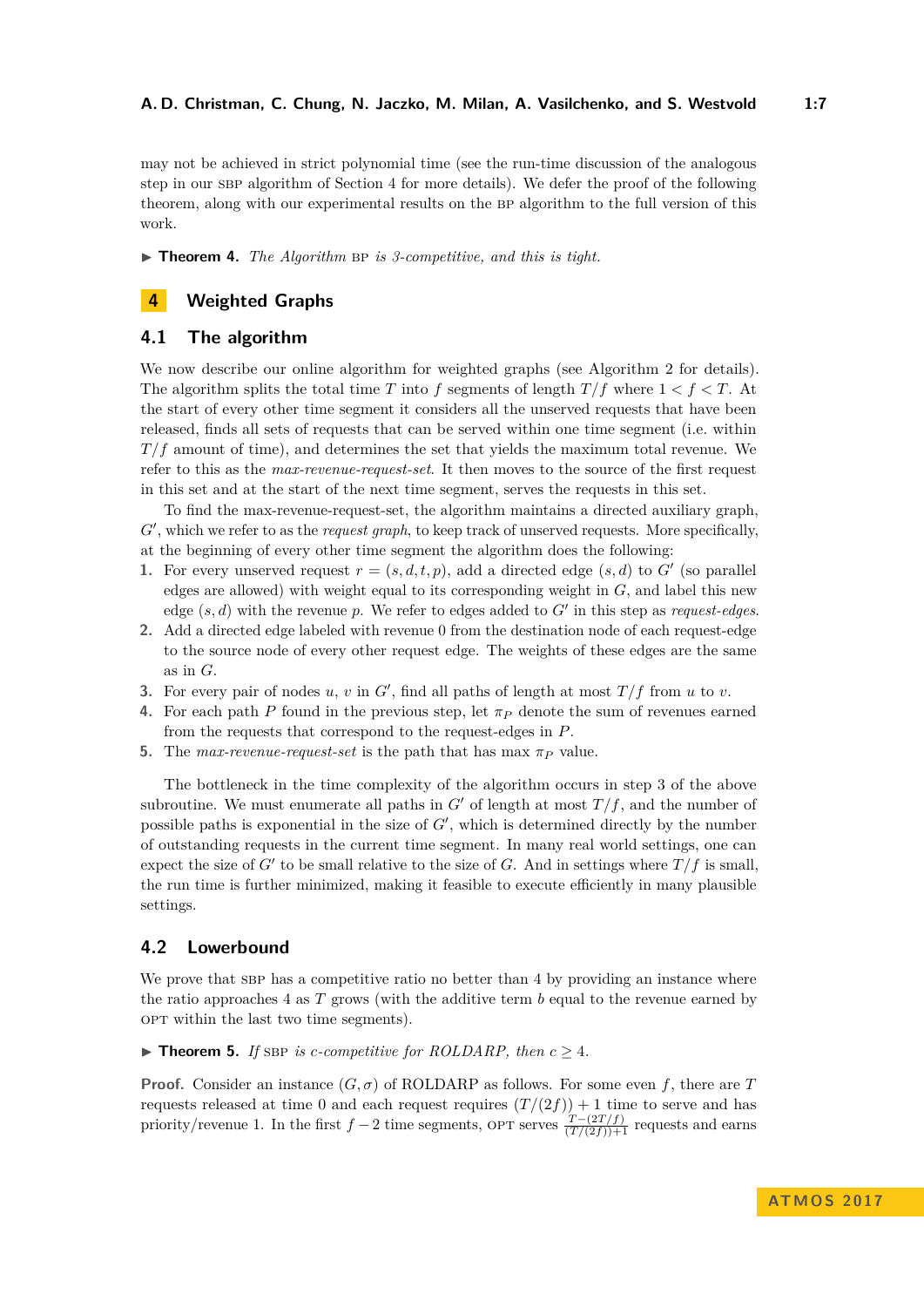#### **1:8 Revenue Maximization in Online Dial-A-Ride**

**Algorithm 2:** Algorithm SEGMENTED BEST PATH (SBP). Input is complete graph *G* with time limit *T* and maximum edge weight  $T/f$ .

- <span id="page-7-0"></span>1: Let  $t_1, t_2, \ldots t_f$  denote the time segments ending at times  $T/f$ ,  $2T/f$ ,  $\ldots$ ,  $T$ , respectively.
- 2: **if** *f* is odd **then**
- 3: At  $t_1$ , do nothing.
- 4: At the start of every  $t_i$  for even  $i \geq 2$  find the *max-revenue-request-set* and move to the source location of the first request in this set. Denote this request set as *R*. If no unserved request sets exist, do nothing.
- 5: At the start of every  $t_i$  for odd  $i \geq 3$ , serve request set R (if it exists) from the previous step.
- 6: **end if**
- 7: **if** *f* is even **then**
- 8: At the start of every  $t_i$  for odd  $i \geq 1$  find the *max-revenue-request-set* and move to the source location of the first request in this set. Denote this request set as *R*. If no unserved request sets exist, do nothing.
- 9: At the start of every  $t_i$  for even  $i \geq 2$ , serve request set R (if it exists) from the previous step.

10: **end if**

this amount of revenue. sbp serves during every odd time segment, and due to the time required for each request, can serve only one request per time segment. So in total SBP can serve at most  $f/2$  requests and earns this amount of revenue. We have:

$$
\frac{\text{OPT}(G,\sigma)}{\text{SBP}(G,\sigma)} \ge \frac{\left(\frac{T-(2T/f)}{(T/(2f))+1}\right)}{f/2} \ge \frac{4T(f-2)}{(T+2f)f}
$$
\n(3)

 $\blacktriangleleft$ 

For any  $f > 2$ , as  $T \to \infty$ , the above expression approaches 4.

### **4.3 Upperbound**

We analyze the revenue earned by Algorithm [2](#page-7-0) by considering the time segments in pairs. We refer to each pair of consecutive time segments as a time window, so if there are *f* time segments, there are  $f/2$  time windows. Note that the last time window may have only one time segment.

For notational convenience, we consider a modified version of the SBP schedule, that we refer to as SBP', which serves exactly the same set of requests as SBP, but does so one time window earlier. Specifically, if spp serves a set of requests during time window  $i \geq 2$ , spp<sup>p</sup> serves this set during time window  $i-1$  (so SBP' ignores the set served by SBP in window 1). We note that the schedule of requests served by  $SBP'$  may be infeasible, and that it will earn at most the amount of revenue earned by SBP.

For time window  $i = 1 \dots [f/2] - 1$ , let  $S_i'$  be the set of requests served by SBP', which by definition will serve requests during one of the two time segments of window *i*, and will use the other time segment of window *i* to move.

Let  $rev(S)$  denote the revenue earned from a set of requests *S*. Let  $S^*(t_j)$  denote the set of requests served by OPT in time segment  $t_j$  and let  $S_i^*$  denote the set of requests served by OPT during the time segment of window *i* with greater revenue, i.e.  $S_i^*$  =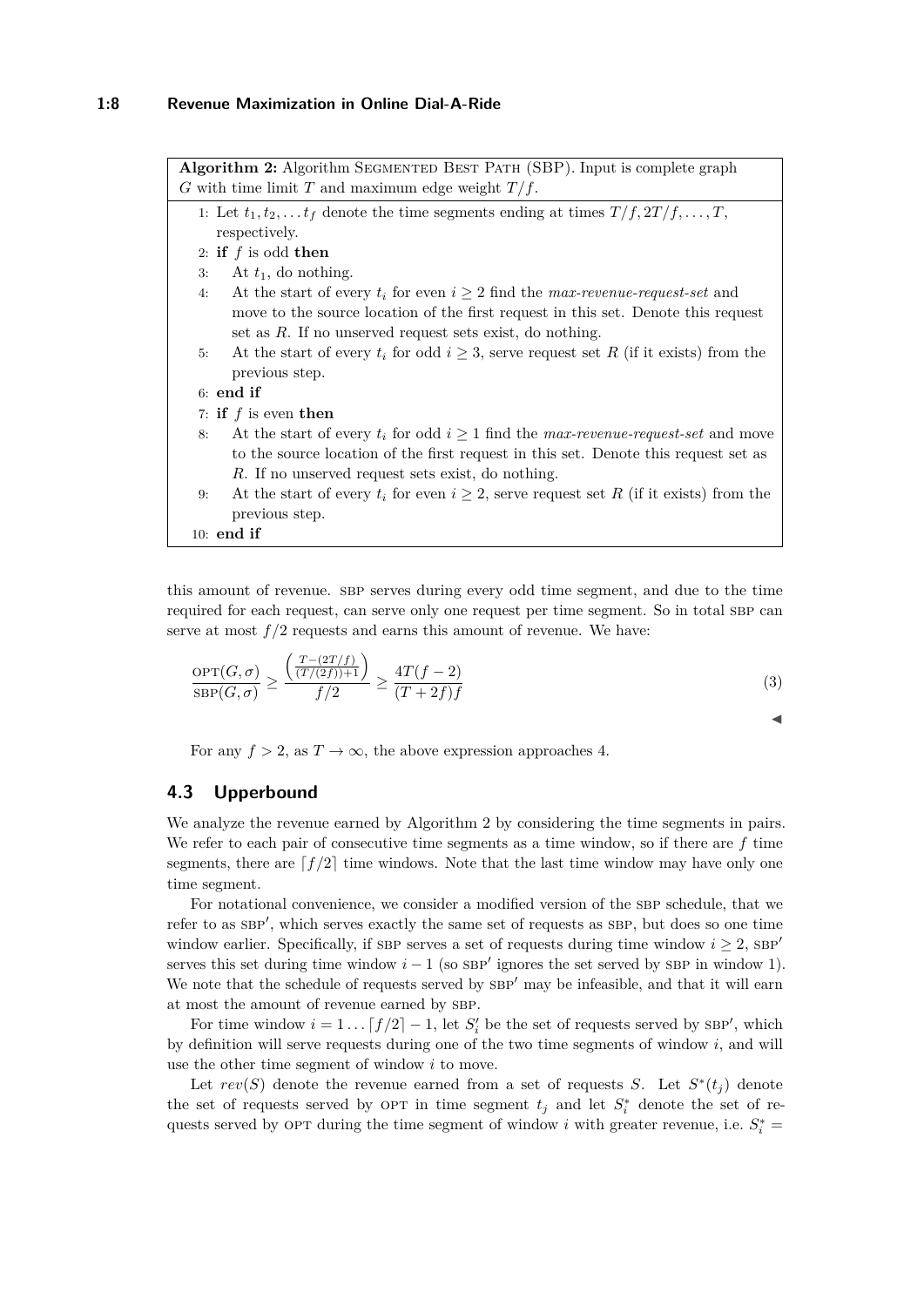$\arg \max \{rev(S^*(t_{2i-1})), rev(S^*(t_{2i}))\}.$  Note this set may include a request that was started in the prior time segment, as long as it was completed in the time segment of  $S_i^*$ .

We will first show that over the time windows  $i = 1 \dots [f/2] - 1$ , opt earns no more than three times the amount of revenue earned by SBP'.

<span id="page-8-0"></span>
$$
\blacktriangleright \textbf{ Lemma 6. } \sum_{i=1}^{\lceil f/2 \rceil - 1} rev(S_i^*) \leq 3 \sum_{i=1}^{\lceil f/2 \rceil - 1} rev(S_i').
$$

**Proof.** Let *H* denote the chronologically ordered set of time windows *w* where  $rev(S_w^*)$  >  $rev(S_w)$ , and let  $h_j$  denote the *j*th time window in *H*. We refer to each window of *H* as a window with a "hole," in reference to the fact that  $SBP'$  does not earn as much revenue as OPT in these windows.

In each window  $h_j$  there is some amount of revenue that OPT earns that SBP' does not. In particular, there must be a set of requests that OPT serves in window  $h_j$  that SBP' does not serve in  $h_j$ . Note that if this set is not available for SBP' in  $h_j$  then SBP' must have served it in some previous windows. Let  $S_{h_j}^* = A_j \cup B_j \cup C_j^*$ , where  $A_j$  is the subset of requests served by both OPT and SBP' in  $h_j$ ,  $B_j$  is the subset of requests served in  $h_j$  by OPT, but served previously by  $SBP'$ , and  $C_j^*$  is the subset of OPT's requests available for  $SBP'$  but  $SBP'$ chooses not to serve.

Our plan is to build an infeasible schedule  $\overline{\text{SBP}}$  that will be similar to  $\text{SBP}'$ , but contain additional "copies" of some requests such that no windows of  $\overline{\text{SBP}}$  contain holes. We will make no more than 3 copies of each request in  $SBP'$ , so ultimately  $\overline{SBP}$  will have revenue at most 3 times that of  $SBP'$ .

We first initialize  $\overline{\text{SBP}}$  to have the same schedule of requests as  $\text{SBP}'$ . We then add additional requests to  $h_j$  for each  $j = 1 \dots |H|$ , based on  $S^*_{h_j}$ . Recall that in our accounting of the revenue of OPT we have allowed requests to be part of a time segment even if OPT began serving them in the previous time segment (see the definition of  $S_i^*$  above.) So the set  $S_{h_j}^*$  may not fit within a single time segment. We consider two cases based on  $S_{h_j}^*$ :

**1.** The set  $S_{h_j}^*$  can be served within one time segment. In this case we know that there must be a non-empty subset of  $S^*_{h_j}, B_j$ , that is not available for SBP' to serve in  $h_j$  (because if it were available SBP' would serve it or something better, due to its greediness), so  $SBP'$  must have served  $B_j$  in some set  $W_j$  of previous time windows. Specifically, a time window *w* is in  $W_j$  if and only if a request from  $B_j$  was served in *w* by SBP'.

Let us refer to the set of requests served by  $SBP'$  in  $h_j$  as  $S'_{h_j} = A_j \cup C_j$  for some set of requests  $C_j$ . Notice that if  $S^*_{h_j} = A_j \cup B_j \cup C^*_j$  can be executed within a single time segment, then  $rev(C_j) \geq rev(C_j^*)$ , again by greediness of SBP'.

In this case, in  $\overline{\text{SBP}}$  we add an additional "copy" of the set  $B_j$  to  $h_j$ . So the requests in  $B_j$  each appear twice in the  $\overline{\text{SBP}}$  schedule. Now,  $h_j$  will no longer be a hole in SBP since

$$
rev(S^*_{h_j}) = rev(A_j) + rev(B_j) + rev(C^*_j) \leq rev(A_j) + rev(B_j) + rev(C_j) = rev(\overline{S}_{h_j}),
$$

where  $\overline{S}_{h_j}$  is the set of requests served by  $\overline{\text{SBP}}$  in  $h_j$ .

**2.** The set  $S^*_{h_j}$  cannot be served within one time segment. Let *k* be the index of the time segment corresponding to  $S^*_{h_j}$ . In this case, OPT must have begun serving a request of  $S_{h_j}^*$  in time segment  $t_{k-1}$  and completed this request in time segment  $t_k$ . Let us use  $r^*$  to denote this request that "straddles" the two time segments. In addition to the copy of *B<sup>j</sup>* as in Case 1 above, for this case we will also add to  $\overline{\text{SBP}}$  a copy of another set of requests. Again, let us refer to the set of requests served by  $SBP'$  in  $h_j$  as  $S'_{h_j} = A_j \cup C_j$  for some set of requests  $C_j$ . There are two subcases depending on whether  $r^* \in C_j^*$  or not. **a.**  $r^* \in C_j^*$ . In this case we have  $rev(C_j) \ge \max\{rev(r^*), rev(C_j^* \setminus \{r^*\})\} \ge \frac{1}{2}rev(C_j^*)$ .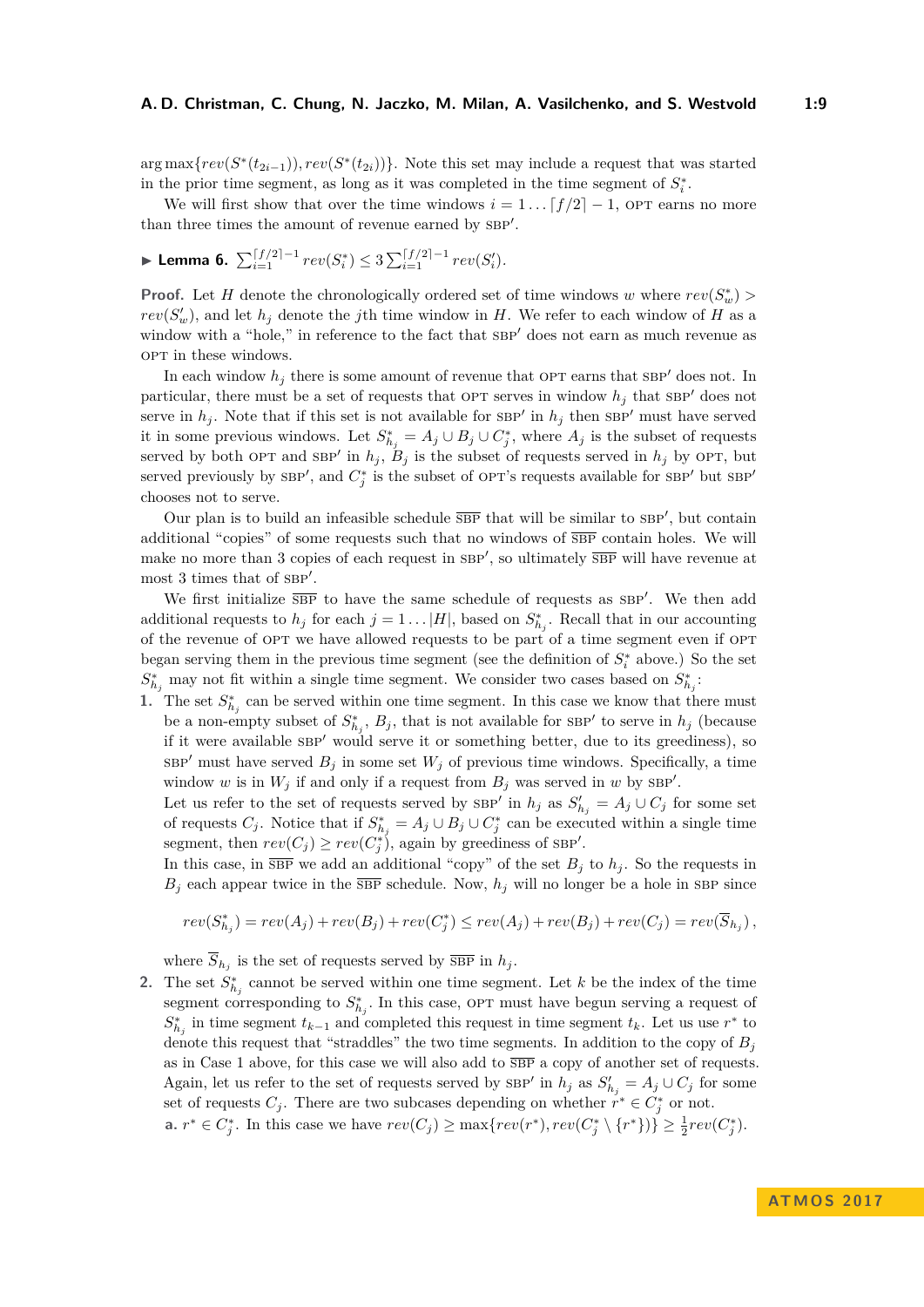So, in addition to the copy of  $B_i$  as in Case 1, we also add a copy of the set  $C_i$  to the  $\overline{\text{SBP}}$  schedule, so it serves two copies of  $C_i$  in  $h_i$ . Note that for  $\overline{\text{SBP}}$ ,  $h_i$  will no longer be a hole since

$$
rev(S^*_{h_j}) = rev(A_j) + rev(B_j) + rev(C^*_j) \leq rev(A_j) + rev(B_j) + 2 \cdot rev(C_j) = rev(\overline{S}_{h_j}),
$$

where  $\overline{S}_{h_j}$  is the set of requests served by  $\overline{\text{SBP}}$  in  $h_j$ .

**b.**  $r^* \notin C_j^*$ . In this case  $C_j^*$  can be served within one time segment but SBP' chooses to serve  $A_j \cup C_j$  instead. So we have  $rev(A_j) + rev(C_j) \geq rev(C_j^*)$ , therefore we know either  $rev(A_j) \geq \frac{1}{2}rev(C_j^*)$  or  $rev(C_j) \geq \frac{1}{2}rev(C_j^*)$ . In the latter case, we can do as we did in sub-case (a) above and add a copy of the set  $C_j$  to the  $\overline{\text{SBP}}$  schedule in window  $h_j$ , to get  $rev(S^*_{h_j}) \leq rev(\overline{S}_{h_j})$ , as above. In the former case, we instead add a copy of  $A_j$  to the  $\overline{\text{SBP}}$  schedule in window  $h_j$ . Then again, for  $\overline{\text{SBP}}$ ,  $h_j$  will no longer be a hole, since this time

<span id="page-9-0"></span>
$$
rev(S^*_{h_j}) = rev(A_j) + rev(B_j) + rev(C^*_j) \leq 2 \cdot rev(A_j) + rev(B_j) + rev(C_j) = rev(\overline{S}_{h_j}).
$$

For each window *w* not in *H*, we already have the property that  $rev(S_w^*) \leq rev(S_w^{\prime\prime})$ , by the definition of *H*. Therefore, in every window for  $i = 1 \dots [f/2] - 1$ ,  $\overline{SBP}$  earns at least as much revenue as OPT. Let  $rev(\overline{S}_i)$  denote the revenue earned by  $\overline{SBP}$  in window *i*. We have:

$$
\sum_{i=1}^{\lceil f/2 \rceil - 1} rev(\overline{S}_i) \ge \sum_{i=1}^{\lceil f/2 \rceil - 1} rev(S_i^*).
$$
\n(4)

Also note that  $\overline{\text{SBP}}$  serves each request no more than three times, as it makes at most two additional copies of each request in  $SBP'$  (and this is only in the event the same request in  $C_j$  was also copied to some later set  $B_i$ ). Therefore:

<span id="page-9-1"></span>
$$
\sum_{i=1}^{\lceil f/2 \rceil - 1} rev(\overline{S}_i) \le 3 \sum_{i=1}^{\lceil f/2 \rceil - 1} rev(S_i').
$$
\n(5)

Combining [4](#page-9-0) and [5](#page-9-1) yields:

$$
\sum_{i=1}^{\lceil f/2 \rceil - 1} rev(S_i^*) \le 3 \sum_{i=1}^{\lceil f/2 \rceil - 1} rev(S_i').
$$
\n(6)

▶ Theorem 7. If the revenue earned by OPT in the last two time segments is bounded by *some constant, then* SBP *is 6-competitive, i.e., if*  $rev(S^*(t_f)) + rev(S^*(t_{f-1})) \leq c$  *for some constant c, then*

$$
\sum_{j=1}^{f} rev(S^*(t_j)) \le 6 \sum_{j=1}^{f} rev(S(t_j)) + 2c.
$$
\n(7)

**Proof.** By Lemma [6](#page-8-0) we know that  $\sum_{i=1}^{\lceil f/2 \rceil-1} rev(S_i^*) \leq 3 \sum_{i=1}^{\lceil f/2 \rceil-1} rev(S_i')$ . Let  $S_i$  denote the set of requests served by  $SBP$  during time window *i*. Then since  $SBP'$  earns at most the revenue of SBP, Lemma [6](#page-8-0) implies:

<span id="page-9-2"></span>
$$
\sum_{i=1}^{\lceil f/2 \rceil} rev(S_i^*) \le 3 \left( \sum_{i=1}^{\lceil f/2 \rceil - 1} rev(S_i) \right) + rev(S^*(t_f)) + rev(S^*(t_{f-1})). \tag{8}
$$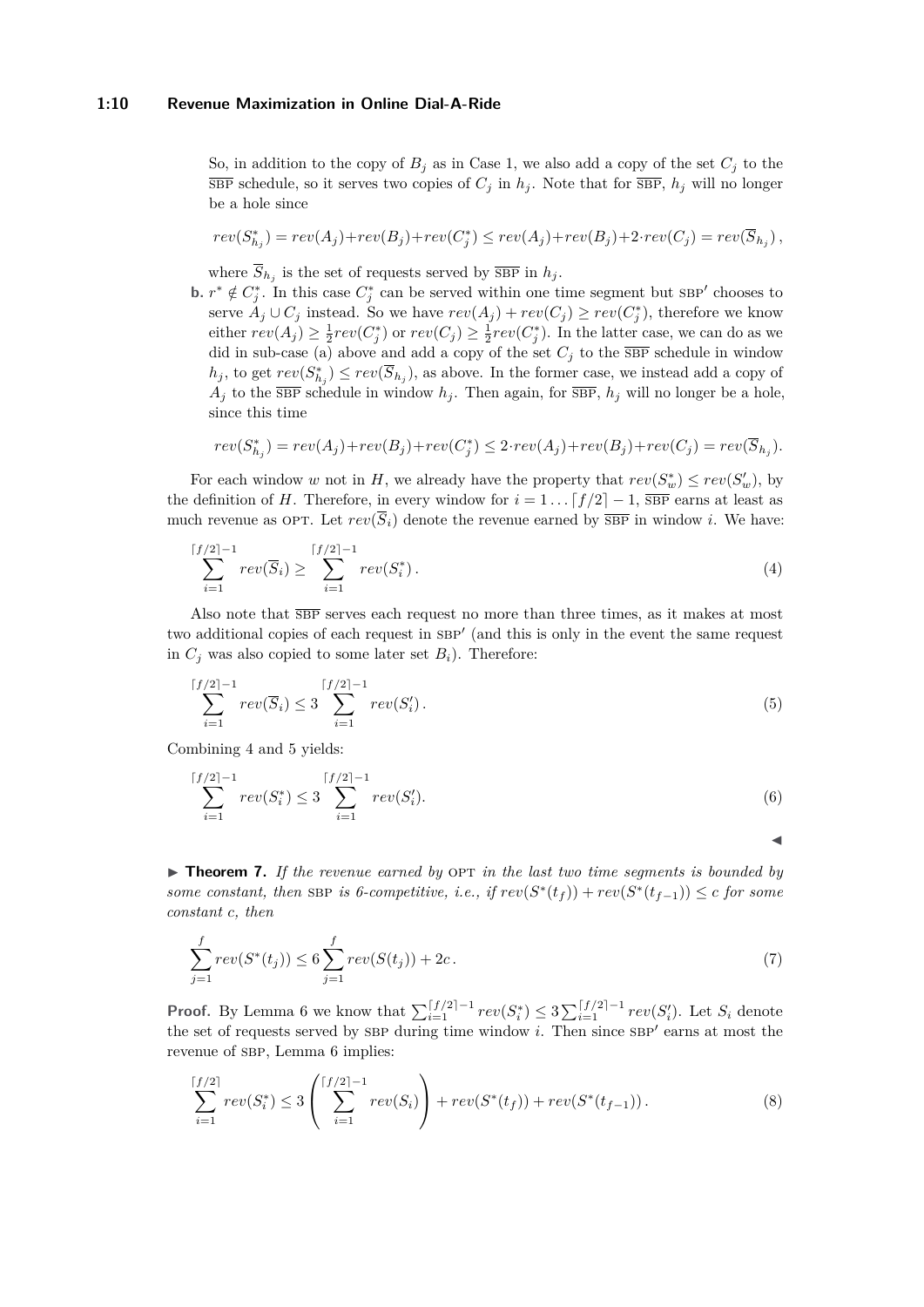<span id="page-10-3"></span>

**Figure 1** Revenue earned for rural setting.

By the definition of SBP, we know:

<span id="page-10-1"></span>
$$
\sum_{i=1}^{\lceil f/2 \rceil} rev(S_i) = \sum_{j=1}^f rev(S(t_j))
$$
\n(9)

and by the definition of  $S_i^*$ , we have:

<span id="page-10-2"></span>
$$
\sum_{j=1}^{f} rev(S^*(t_j)) \le 2 \sum_{i}^{[f/2]} rev(S_i^*)
$$
 (10)

Equations [8,](#page-9-2) [9,](#page-10-1) and [10](#page-10-2) imply:

$$
\sum_{j=1}^{f} rev(S^*(t_j)) \le 6 \left( \sum_{j=1}^{f} rev(S(t_j)) \right) + 2rev(S^*(t_f)) + 2rev(S^*(t_{f-1})).
$$

### <span id="page-10-0"></span>**5 Experimental Results**

To evaluate the performance of the SBP algorithm, we simulated three realistic Online Dial-a-Ride systems. Our experimental settings were informed by data we retrieved from real-world Dial-a-Ride systems ([\[5,](#page-13-10) [6,](#page-13-11) [7\]](#page-13-12)) and reflected three Dial-a-Ride environments: rural, suburban, and urban. The problem inputs varied based on the environment type.

We now describe the three settings more specifically. In each setting, a time unit is 10 minutes, so there are 6 time units per hour. The graph is complete and contains 50 nodes where each is equally likely to be a source or destination of a request (but the same node cannot be both the source and destination). The origin is randomly chosen from the set of nodes. The release times of requests are non-integral values uniformly distributed from  $t = 0$  to  $t = T - T/f$  (since no deterministic online algorithm can compete with requests served by OPT during during the last  $T/f$  time units; see Lemma [3\)](#page-4-0). Request priorities are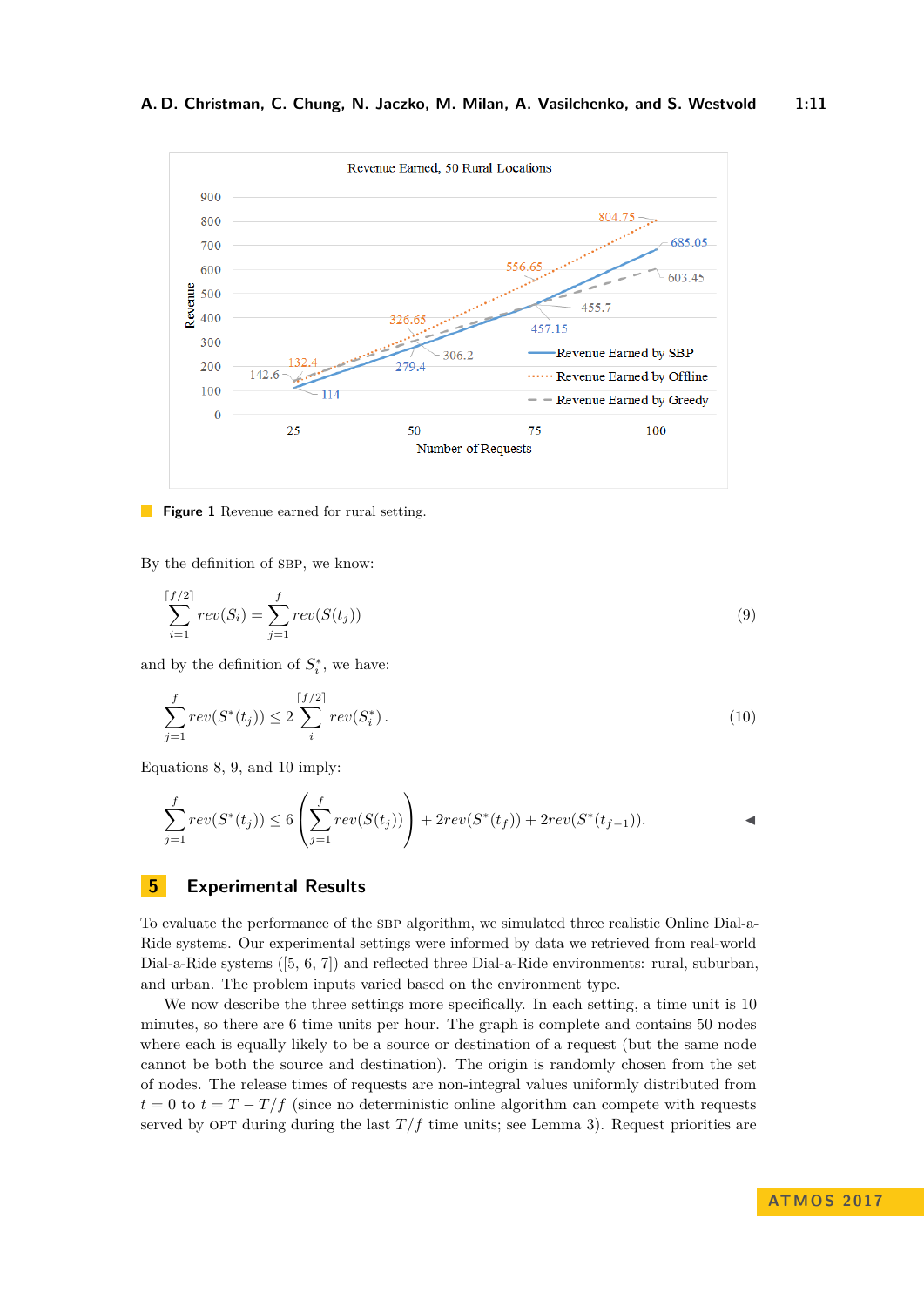<span id="page-11-0"></span>

**Figure 2** Revenue earned for suburban setting.

integral values uniformly distributed from 1 to *m* where *m* is the number of requests (we test  $m = 25, 50, 75,$  and 100). A request's priority represents the urgency of the request (i.e. transport to a pharmacy is more urgent than to a shopping mall).

- **1.** Rural: Time spans 9 hours (from 8:00am to 5:00pm), so  $T = 54$ . The maximum distance between locations is 60 minutes (i.e. 6 time units), so  $T/f = 6$  and  $f = 9$ . Edge weights are chosen uniformly at random from the interval  $[1, T/f]$ .
- **2.** Suburban: Time spans 9 hours (from 8:00am to 5:00pm), so  $T = 54$ . The maximum distance between locations is 45 minutes (i.e. 4.5 time units), so  $T/f = 4.5$  and  $f = 12$ . Edge weights are chosen uniformly at random from the interval  $[1, T/f]$ .
- **3.** Urban: Time spans 11 hours (from 6:00am to 7:00pm), so  $T = 66$ . The maximum distance between locations is 20 minutes (i.e. 2 time units), so  $T/f = 2$  and  $f = 33$ . Edge weights are chosen uniformly at random from the interval  $[0.5, T/f]$ .

Since R-DARP is NP-hard to solve optimally (see Theorem [1\)](#page-2-0), we instead compare our algorithm,  $SBP$  (see Algorithm [2\)](#page-7-0), to an offline version of  $SBP$ , as well as to a basic greedy algorithm. Like  $SBP$ , the offline- $SBP$  algorithm serves requests in time segments – i.e. it uses one time segment to determine and move to the maximum-revenue-request-set and the next time segment to serve this set. However, unlike SBP, this offline algorithm learns of all the requests at the start of time  $(t = 0)$  and is therefore able to make a more informed decision about which requests to serve. In contrast, the greedy algorithm does not break time into segments and instead simply moves to and serves the outstanding request whose revenue is highest (similar to the GRF algorithm of  $[4]$ ).

Figures [1,](#page-10-3) [2,](#page-11-0) and [3](#page-12-0) show the results of the experimental simulations. The graphs show that for all three settings SBP is competitive (colloquially speaking) with the offline and greedy algorithms. Specifically, in the rural setting, sbp earns approximately 82-86% of the revenue earned by the offline algorithm and it earns more revenue than the greedy algorithm when the number of requests is high (100).

Depending on the total number of released requests, SBP earns between 91-95% of the revenue earned by the offline algorithm in the suburban setting, and between 88-90% in the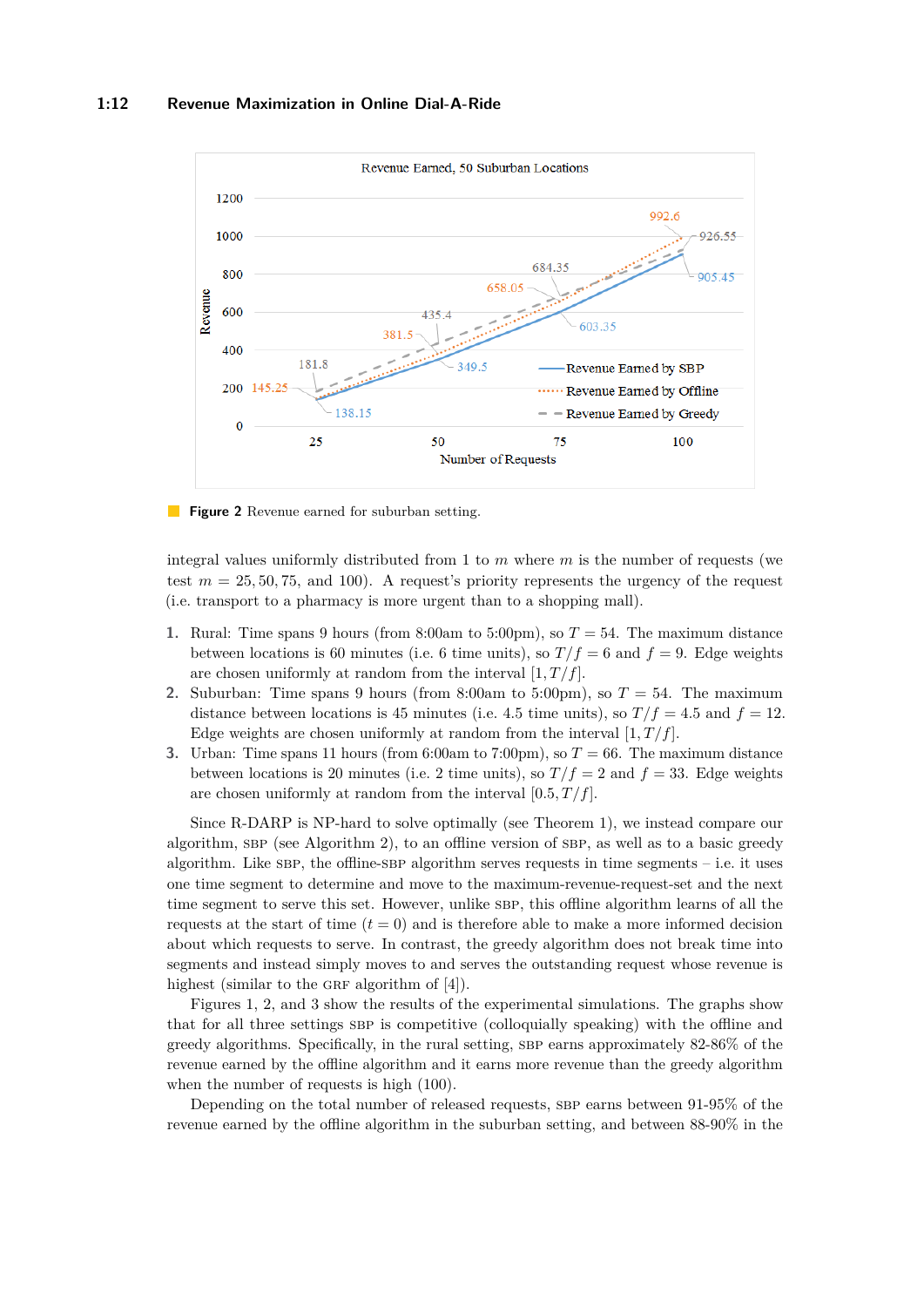<span id="page-12-0"></span>

**Figure 3** Revenue earned for urban setting.

urban setting. The graphs show that online-sbp improves relative to offline-sbp as the ratio between the average edge weight and the maximum edge weight  $(T/f)$  increases. These ratios are 58%, 61%, and 63% for the rural, suburban, and urban settings, respectively. When this ratio is relatively low the offline algorithm is more likely to be able to serve multiple requests within a single time segment and can better take advantage of having all the requests available. Specifically for  $25<sup>1</sup>$  $25<sup>1</sup>$  $25<sup>1</sup>$  requests, offline serves on average 1.8, 1.2, and 1.2 requests per time segment for rural, suburban, and urban, respectively. Since SBP is unaware of all the future requests, it is always less likely than offline to serve multiple requests within a time segment. Specifically, SBP serves on average 1.6, 1.2, and 1 requests per time segment, respectively. These values show that as the number of requests served per time unit decreases for offline, the two algorithms' performances become comparable, but the performance is most closely matched in the suburban setting when the number of requests served per time unit is the same for both online and offline-sbp.

While the greedy algorithm often slightly outperforms SBP, it is important to note that the greedy algorithm has an unbounded competitive ratio, while SBP has both a constantcompetitive worst-case guarantee (as proven in Section [4\)](#page-6-0) and it also performs on par with a basic greedy algorithm in these "average-case" experimental simulations.

We also determined how our algorithm compares to the overall total revenue released (i.e. if there are no server capacity or time constraints) and the percentages are as follows. In the rural setting, SBP earns  $34\%, 21\%, 19\%, \text{ and } 14\%$  of the total revenue for 25, 50, 75, and 100 requests respectively. In the suburban and urban settings, these values are, respectively, 42%, 27%, 21%, and 17% (for suburban) and 81%, 55%, 43% and 36% (for urban). For more extensive experimental results, including non-uniform distributions, please refer to the full version of the paper.

<span id="page-12-1"></span>Similar trends occur for 50, 75, and 100 requests.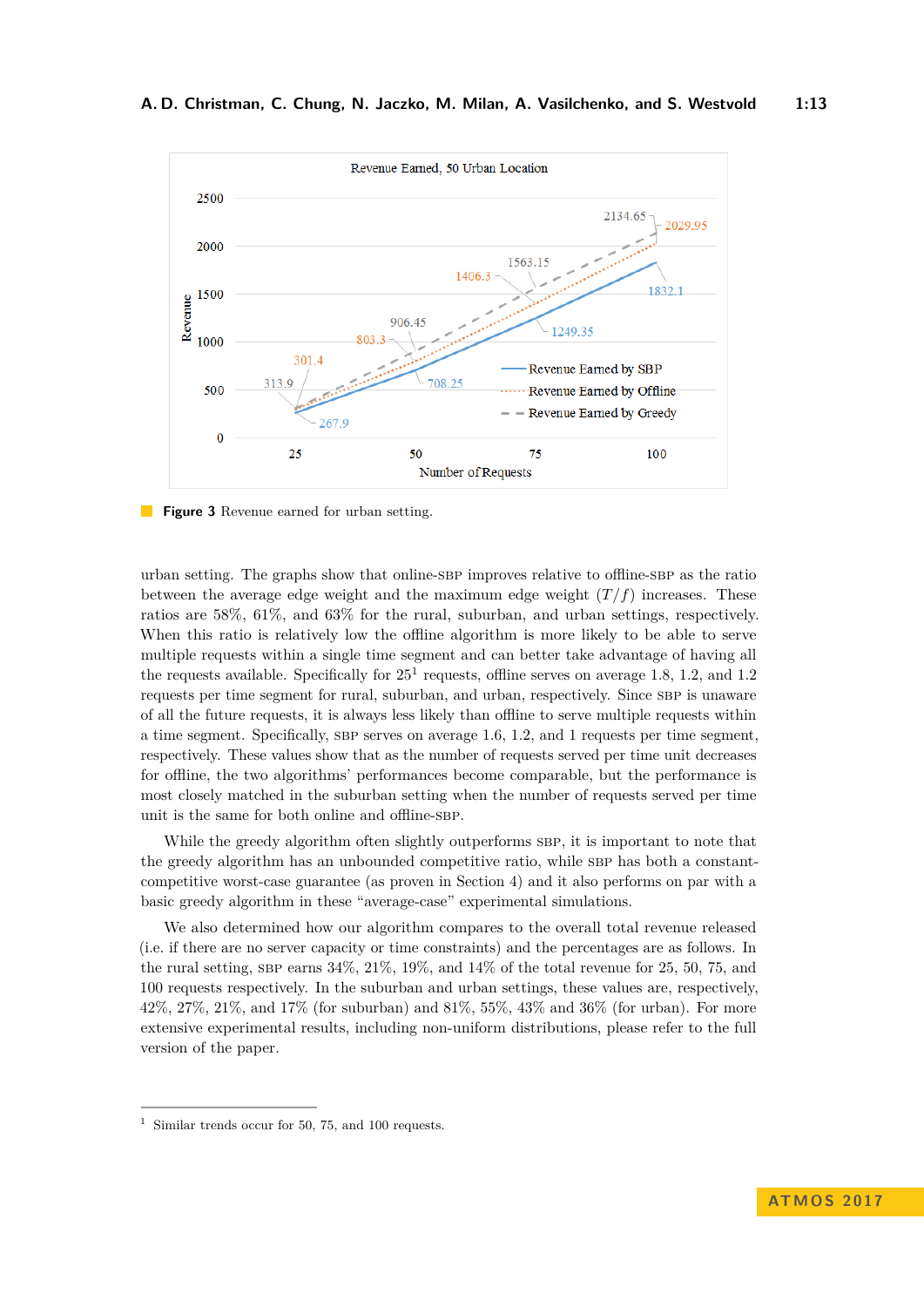#### **1:14 Revenue Maximization in Online Dial-A-Ride**

# **6 Conclusions**

In this work we present an initial study on the On-Line Dial-a-Ride Problem with revenues (ROLDARP) in weighted graphs. We show that the competitive ratio is unbounded for any deterministic online algorithm for the problem, unless we assume edge weights are bounded and discount the revenue earned by OPT in the last time segment. We provide an algorithm, sbp, that is 6-competitive with OPT, minus the revenue OPT earns in the last two time segments. We also provide a lower bound of 4 on the competitive ratio of SBP. Hence, there currently remains a gap between the upper and lower bounds on the competitive ratio of sbp. Other remaining open questions include: whether there are other more efficient and/or more competitive algorithms for ROLDARP than what we have proposed, both in the uniform metric as well as for weighted graphs, and whether ROLDARP in the uniform metric is NP-hard.

**Acknowledgements.** The authors would like to thank the anonymous reviewers for their very helpful comments.

#### **References**

- <span id="page-13-2"></span>**1** Norbert Ascheuer, Sven O. Krumke, and Jörg Rambau. Online dial-a-ride problems: Minimizing the completion time. In *Annual Symposium on Theoretical Aspects of Computer Science*, pages 639–650. Springer, 2000.
- <span id="page-13-4"></span>**2** Giorgio Ausiello, Esteban Feuerstein, Stefano Leonardi, Leen Stougie, and Maurizio Talamo. Algorithms for the on-line travelling salesman 1. *Algorithmica*, 29(4):560–581, 2001.
- <span id="page-13-6"></span>**3** Nabila Azi, Michel Gendreau, and Jean-Yves Potvin. A dynamic vehicle routing problem with multiple delivery routes. *Annals of Operations Research*, 199(1):103–112, 2012.
- <span id="page-13-9"></span>**4** Ananya Christman and William Forcier. Maximizing revenues for on-line dial-a-ride. In *International Conference on Combinatorial Optimization and Applications*, pages 522–534. Springer, 2014.
- <span id="page-13-10"></span>**5** Minnesota City of Plymouth. Plymouth metrolink dial-a-ride. URL: [http:](http://www.plymouthmn.gov/departments/administrative-services-/transit/plymouth-metrolink-dial-a-ride) [//www.plymouthmn.gov/departments/administrative-services-/transit/](http://www.plymouthmn.gov/departments/administrative-services-/transit/plymouth-metrolink-dial-a-ride) [plymouth-metrolink-dial-a-ride](http://www.plymouthmn.gov/departments/administrative-services-/transit/plymouth-metrolink-dial-a-ride).
- <span id="page-13-11"></span>**6** Stagecoach Corporation. Dial-a-ride. URL: [http://stagecoach-rides.org/](http://stagecoach-rides.org/dial-a-ride/) [dial-a-ride/](http://stagecoach-rides.org/dial-a-ride/).
- <span id="page-13-12"></span>**7** Metropolitan Council. Transit link: Dial-a-ride small bus service. URL: [https://](https://metrocouncil.org/Transportation/Services/Transit-Link.aspx) [metrocouncil.org/Transportation/Services/Transit-Link.aspx](https://metrocouncil.org/Transportation/Services/Transit-Link.aspx).
- <span id="page-13-0"></span>**8** Esteban Feuerstein and Leen Stougie. On-line single-server dial-a-ride problems. *Theoretical Computer Science*, 268(1):91–105, 2001.
- <span id="page-13-8"></span>**9** Michel Gendreau, Alain Hertz, and Gilbert Laporte. A tabu search heuristic for the vehicle routing problem. *Management Science*, 40(10):1276–1290, 1994.
- <span id="page-13-3"></span>**10** Patrick Jaillet and Michael R Wagner. Generalized online routing: New competitive ratios, resource augmentation, and asymptotic analyses. *Operations Research*, 56(3):745–757, 2008.
- <span id="page-13-1"></span>**11** Patrick Jaillet and Michael R. Wagner. Online vehicle routing problems: A survey. *The Vehicle Routing Problem: Latest Advances and New Challenges*, pages 221–237, 2008.
- <span id="page-13-7"></span>**12** Yannick Kergosien, Ch. Lente, D. Piton, and J.-C. Billaut. A tabu search heuristic for the dynamic transportation of patients between care units. *European Journal of Operational Research*, 214(2):442–452, 2011.
- <span id="page-13-5"></span>**13** Sven O. Krumke, Willem E. de Paepe, Diana Poensgen, Maarten Lipmann, Alberto Marchetti-Spaccamela, and Leen Stougie. On minimizing the maximum flow time in the